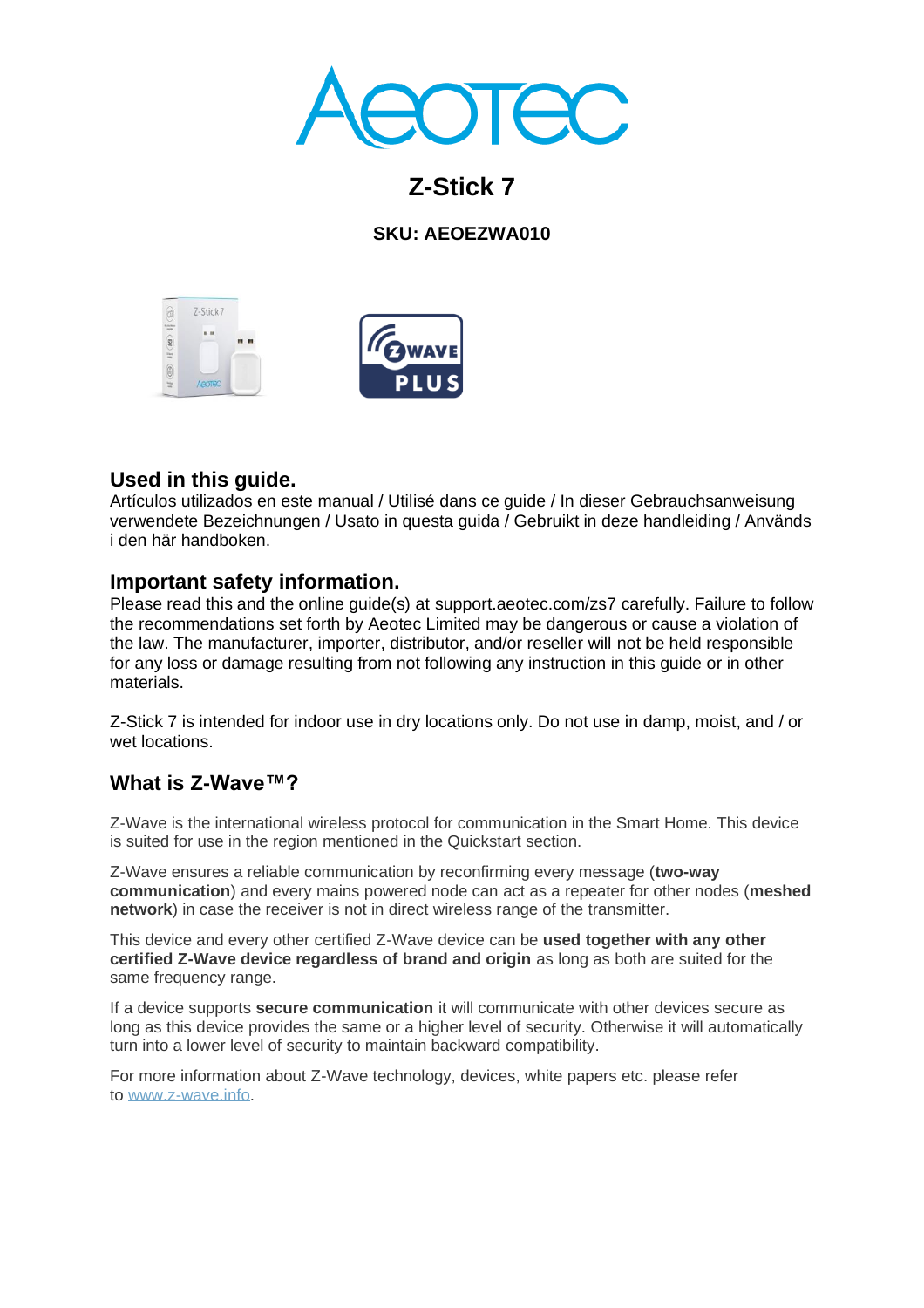## **Quick start.**

The following will step you through using Z-Stick 7 when it is attached to a host, such as a PC, as your primary Z-Wave controller. Please ensure that your Automation software supports the Z-Wave Serial Bridge API.

Please make sure the host controller is pre-installed; this includes any drivers that the corresponding operating system may need. In most cases, the host controller automatically installs the required USB driver. If not, the USB driver can be downloaded from [www.silabs.com](http://www.silabs.com/) part CP2102N. Expanded quick start steps are available at support.aeotec.com/zstickgen7.

- 1. Plug Z-Stick 7 into a host controller (that can be a PC, Mac, Raspberry Pi, etc).
- 2. Determine the virtual port that your Z-Stick 7 is connected to.
	- Windows You would look at Ports & LPT under Device Manager. Usually, Z-Stick 7 shows as a COMX device (where X can be 0-1000).
	- Linux under cmd prompt, type in "dmesg | grep tty" which will give you a list of all tty devices connected. Usually Z-Stick 7 shows as a /dev/ttyUSB0 device.
	- OSX Choose Apple > System Preferences, then click Network. You can find Z-Stick 7 as a USB Modem device (/dev/cu.usbmodem).
- 3. Open the selected third party software.
- 4. Following your third party software instructions for connecting a Z-Wave USB

Adapter. Select the COM or virtual port Z-Stick 7 is associated to.

In most cases, any devices already paired with Z-Stick 7 network will automatically show up in the software's interface.

# **To include a new device into the system.**

- 1. Set the third party software into its 'add device' mode in order to connect a Z-Wave device to your Z-Wave system. Refer to the third party software instructions if you are unsure of how to perform this step.
- 2. Press Action Button on Aeotec Z-Wave device which you want to add into the Z-Wave network. If it is non-Aeotec Z-Wave device, please refer to its manual for inclusion operation.
- 3. You will see the name of the device on the software's interface when it is successfully added.
- 4. Repeat step 2 and 3 to include any further devices.

How Z-Stick 7 controls paired Z-Wave devices ultimately depends on the control scheme set by the third party Z-Wave software you choose.

#### **Reset the Z-Stick 7.**

To reset your Z-Stick 7 please refer to the automation software of your host PC. **Note:** If you reset your Z-Stick 7, it will disconnect from all your Z-Wave nodes within its network.

#### **Get help & learn more.**

Should you encounter any problem with Z-Stick 7, visit support.aeotec.com/zs7 or contact our support team via aeotec.com/contact. You can also learn more about Z-Stick 7 features, configuration options, and technical specifications at the link.

#### **Gateway compatibility.**